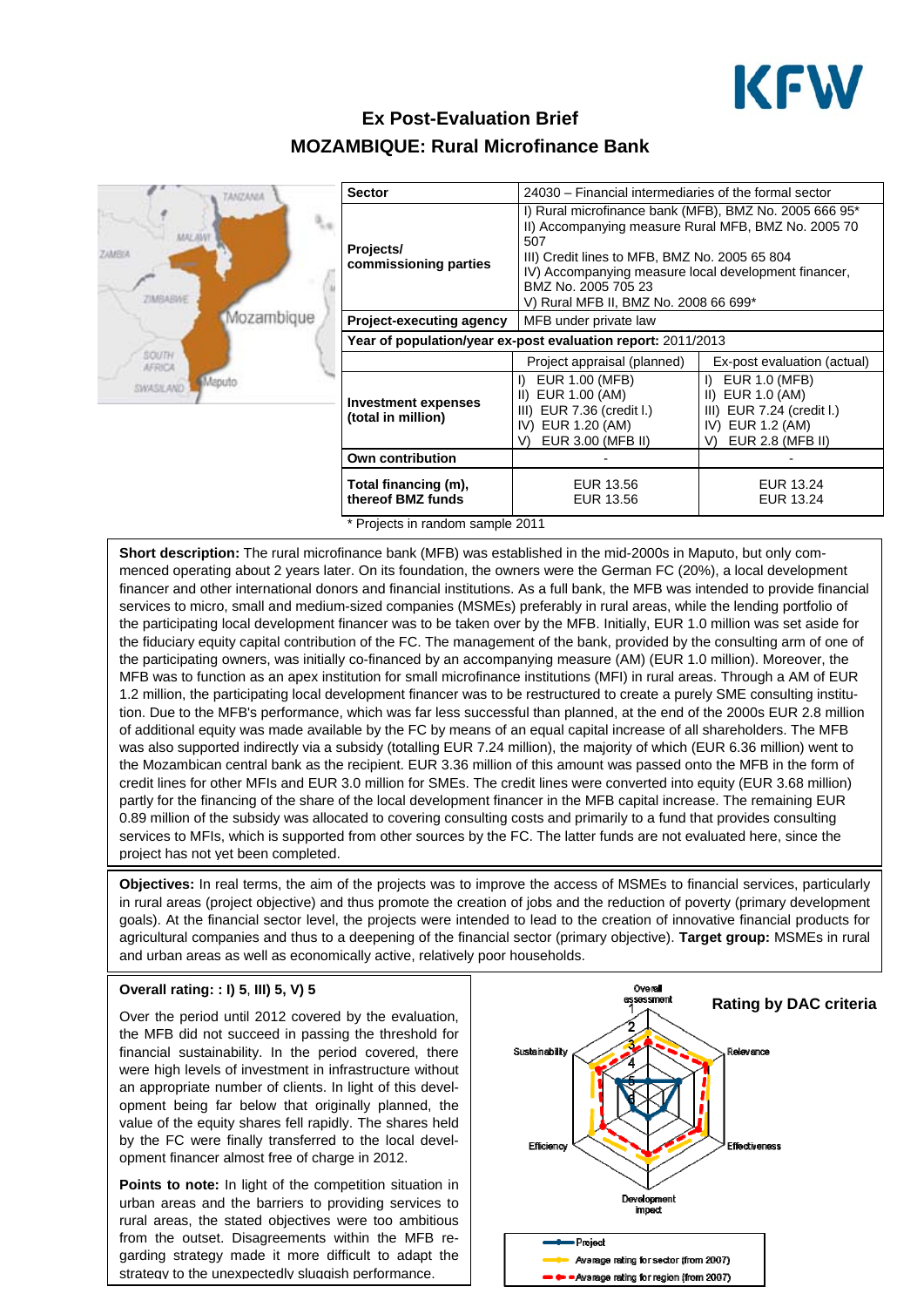# **EVALUATION SUMMARY**

#### Overall rating:

By the time the decision was taken to transfer the FC shares at no charge, the rural microfinance bank (MFB) promoted with FC funds had not succeeded in developing a sustainable business strategy and achieving cost recovery.

The great loss in value of the shares originally acquired for about EUR 3.8 million in total, which did not bring about any appropriate effects neither in the area of developing the institution nor supplying services to clients, results in the trustee participations (equity capital contribution at foundation and capital increase) being rated overall as clearly inadequate. **Rating: I:5, V:5.**

In the period under review, about EUR 3.68 million of the subsidy funds of EUR 6.36 million that, via the Mozambican central bank, were to indirectly benefit the MFB as refinancing for SME and MFI loans, were converted into equity and used to fund the participation of the local development financer in the capital increase of the MFB. Although microfinance banks and MSMEs that operated sustainably were also funded by this refinancing, ,the effect of the subsidy, in so far as it benefited the MFB indirectly, is rated as clearly inadequate due to the great decline in value of the shares and the development of the MFB being far below expectations.

### **Rating III: 5**

#### Relevance

The provision of the rural population, and in particular of MSMEs, with financial services is of great importance to the Mozambican economy. Access by MSMEs to financial services can promote the economic development of these companies. They gain the opportunity to engage in investments that boost their productivity and may have a positive impact by increasing incomes and reducing poverty.

The objective of improving access to financial services for MSMEs corresponds to the goals of German-Mozambican development cooperation and its focus on "sustainable economic development". In the financial sector, German FC took on a leading role in donor coordination. Cooperation between the donors is good.

However, from today's perspective, the specific design of the project exhibits some weaknesses. The MFB was conceived as an agriculturally-oriented bank and was consequently to expand rapidly into rural areas. As business operations in rural areas are far more costly and complicated, while the economic performance of the population, which mainly engages in subsistence farming, is only very weak there, it was from the start, in our opinion, open to question as to whether the rapid establishment of an expensive network of branches with only moderate economic activity could succeed sustainably. An alternative way of gaining a foothold in rural areas would have been first to create a solid basis in the economic centres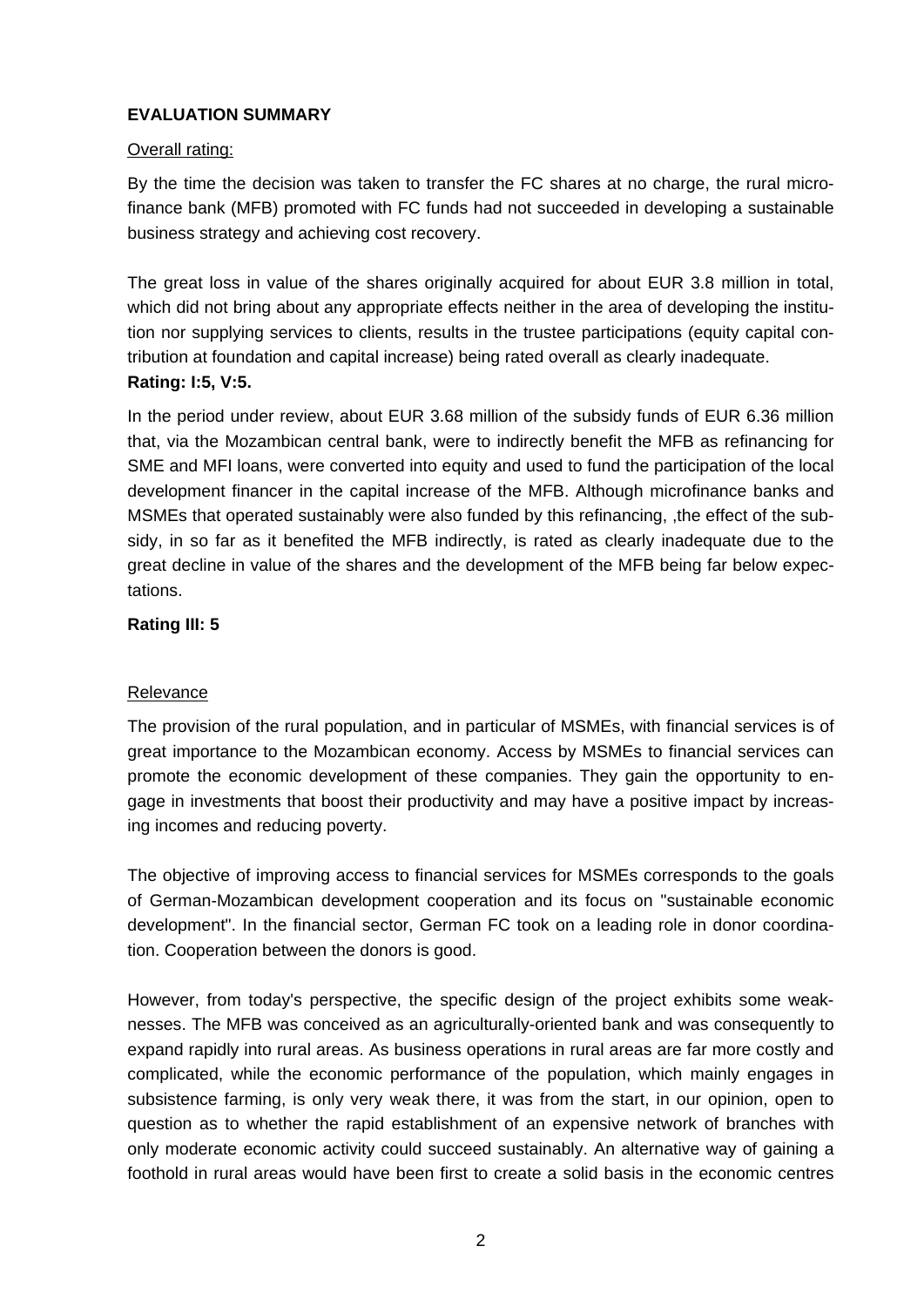and then, with stable foundations, to expand into rural areas by cross-subsidising rural expansion for a time with the proceeds from urban business operations. Against this backdrop, it is necessary to ask whether expansion into the rural areas might not have been better achieved by an existing bank rather than a newly-established one.

Furthermore, the provisions for restructuring the local development financer to create an MSME consulting organisation and the spin-off of the credit business to the newly-created MFB were insufficient. The local development financer was under no clear obligation to transfer the entire portfolio. Even though the restructuring of the institution was supported by an accompanying measure, the conception of the MFB project appears to follow, above all, a classic 'greenfielding' approach, while the specific stakeholder configuration and related incentive mechanisms were more complicated than in the case of the simple establishment of a new bank. The project conception in which, together with a new partner, an innovative bank for rural areas was to be developed on the basis of an already existing external lending portfolio, appears overambitious from today´s perspective: the complexity of the project with its multidimensional system of objectives (restructuring of the existing local institution, development of the MFB and of innovative products for the rural areas) was underestimated ex ante. Despite essentially reasonable objectives, due to the less than optimal conception of the project we arrive at a rating of the project's relevance as just below satisfactory.

**Sub-Rating: I: 4, III: 4, V: 4** 

#### Effectiveness:

The programme objective was to develop a microfinance bank (MFB) that operated sustainably and served particularly those customers in rural areas.

The selection of the indicators and assignment of benchmarks to them for the achievement of the project objective did not correspond to the "state of the art" customary in the financial sector in all respects. For indicators such as the target number of customers or the lending volume, unrealistically high target values were established ex ante and no indicators were defined that evaluate the quality of the activities or the operational and financial sustainability. Therefore, a portfolio at risk > 90 days of less than 5% and a positive real return on investment were defined as additional indicators for the purposes of the evaluation.

Several Indicators fell considerably short of their target value. The number of customers reached in 2010 was only a third of the planned figure. At no time before 2011 did the bank achieve a positive real return on equity. Due to personnel and material costs, the administrative expenses repeatedly exceeded the bank's income. The high losses eroded the MFB´s own capital. Overall, prior to the transfer of the FC shares<sup>1</sup>, the equity had to be increased twice (on the second occasion without the participation of the German FC) to secure the continued existence of the bank. The portfolio at risk (PaR) of the MFB disclosed in the financial

 $<sup>1</sup>$  In legal terms, this was a sale at the symbolic price of USD 10</sup>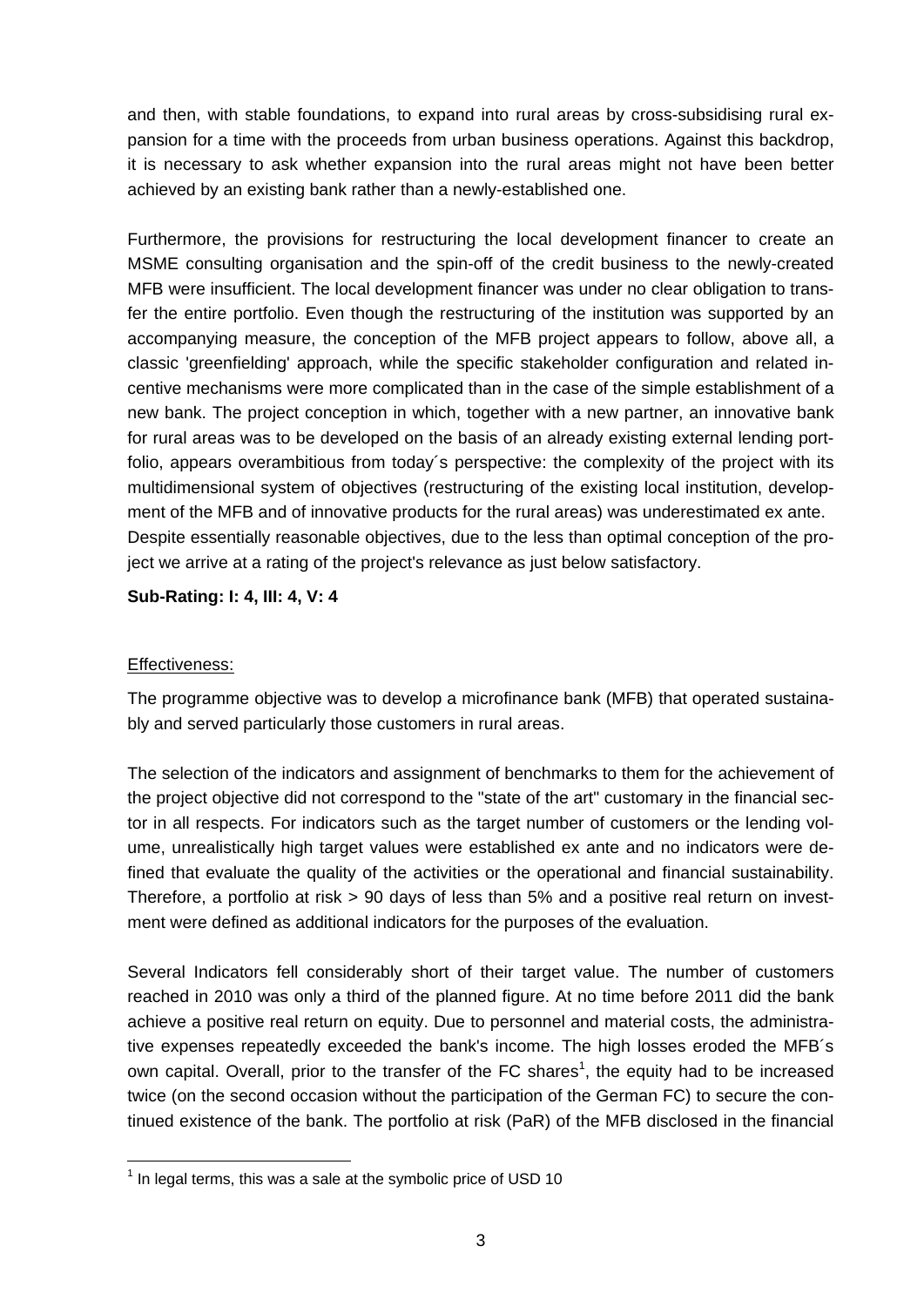statements remained below the required benchmark for the portfolio as a whole. Nonetheless, it is impossible to make precise statements regarding the indicator PaR > 90 days, since in Mozambique it is lawful to convert defaulting loans into overdrafts, meaning that comparability with the indicators that are otherwise customary in FC cannot be achieved.

Among the reasons for the poor performance of the bank were the deficiencies in its strategic orientation, which have already been addressed under Relevance, and which resulted in a fast expansion into rural areas that was associated with correspondingly high costs. The management team possessed many years of professional experience. This was, however, not enough to make up for a lack of practical experience in the context of a developing country and insufficient familiarity with the local circumstances. The problems encountered when developing the bank also led to the local shareholder not transferring the whole of its existing lending portfolio to the MFB and continuing to operate part of its loan business. Despite the endeavours of FC to bring about changes in the strategic orientation and to create a business plan with realistic figures and targets, it was not possible to achieve agreement on this.

The clear failure to fulfil the targeted project objectives means that the effectiveness of the projects can only be rated as "inadequate".

**Sub-Rating: I: 5, III: 5, V: 5** 

### **Efficiency**

As the FC involvement in the MFB is set against effects that are rated as inadequate, and since it moreover seems plausible that a comparable involvement in an existing (microfinance) bank would have offered a, by comparison, better basis for creating access to financial services in rural areas, both the production and allocation efficiency are also rated as inadequate.

# **Sub-Rating: I: 5, III: 5, V: 5**

#### Impact

Prior to the withdrawal of FC, the MFB made no significant contribution to the development and expansion of the financial sector. Until then, the bank's operations were not financially sustainable. Nor did it introduce any innovative financial products tailored to the needs of the target group consisting of rural MSMEs.

The limited positive impact of the bank is also reflected in the high average volume of lending and comparatively small number of loans overall. Further evidence that the target group of MSMEs was not reached is provided by the fact that in 2009 the 10 biggest loans made up 50% of the lending portfolio as a whole.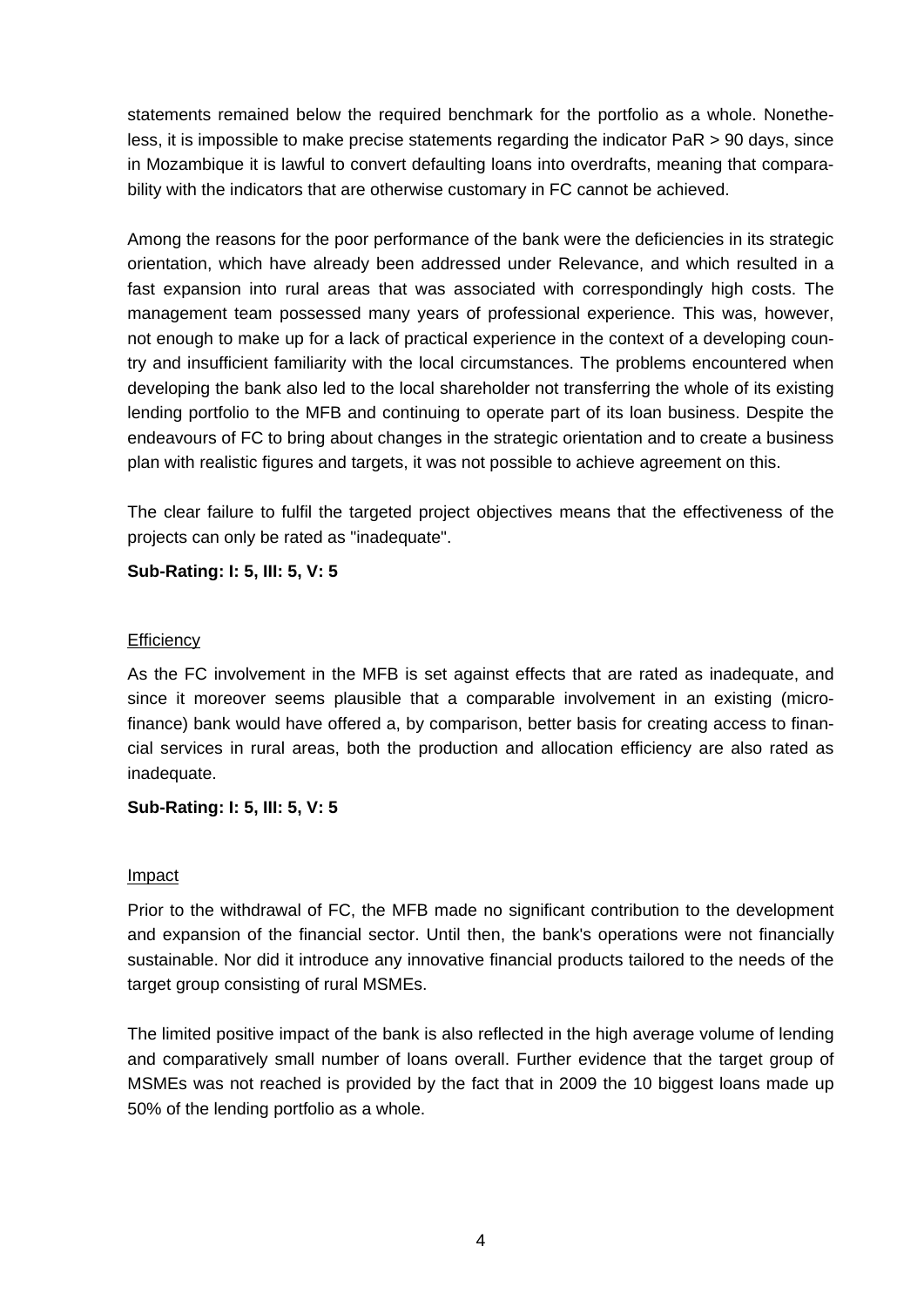Nor was the intended separation of the lending business and consulting activity of the local development financer and shareholder achieved. It continues to offer both services.

These findings lead us to conclude that the primary development impact must be rated as inadequate.

**Sub-Rating: I: 5, III: 5, V: 5** 

### **Sustainability**

The shares held by FC were transferred to the local shareholder at (almost) no charge. At the time of the transfer, it could not be foreseen whether the development of an institution, which can sustainably serve rural areas without ongoing support, would yet succeed. For the FC involvement, the sustainability of the effects achieved is therefore classified as unsatisfactory.

**Sub-Rating: I: 4, III: 4, V: 4**